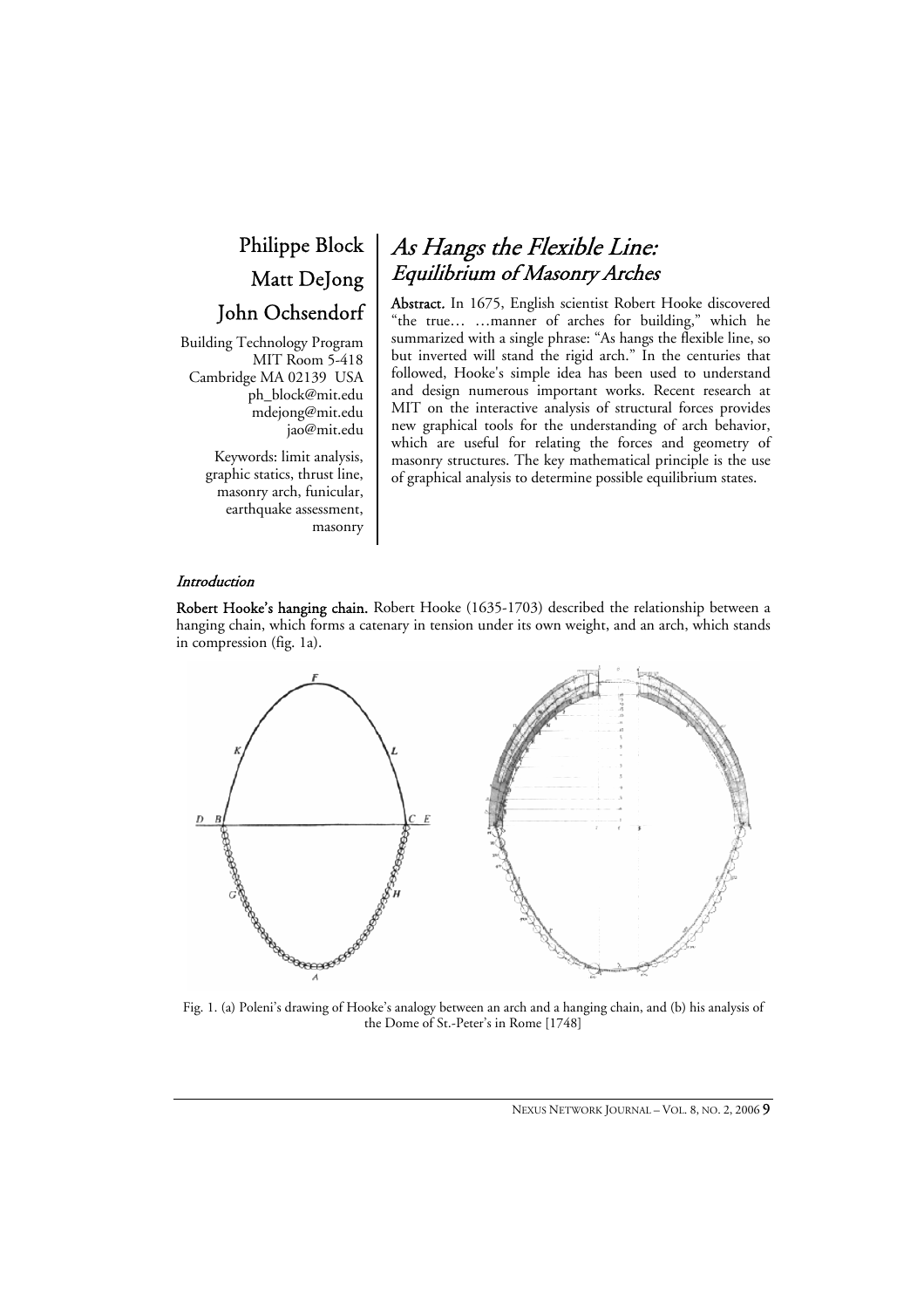Though he could not derive the equation of a catenary, Hooke knew that his intuition was right and therefore wrote his finding as an anagram in Latin in the margin of another book [Hooke 1675]. Once descrambled, the anagram reads: ut pendet continuum flexile, sic stabit contiguum rigidum inversum, and translates to "as hangs the flexible line, so but inverted will stand the rigid arch" [Heyman 1998]. Both the hanging chain and the arch must be in equilibrium, and the forces are simply reversed. The chain can support only tension, and the masonry arch acts in compression. Generalized, this idea signifies that the shape a string takes under a set of loads, if rigidified and inverted, illustrates a path of compressive forces for an arched structure to support the same set of loads. This shape of the string and the inverted arch is called a *funicular* shape for these loads.

In 1748, Poleni analyzed a real structure using Hooke's idea to assess the safety of the cracked dome of St. Peter's in Rome. Poleni showed that the dome was safe by employing the hanging chain principle. For this, he divided the dome in slices and hung 32 unequal weights proportional to the weight of corresponding sections of that "arch" wedge, and then showed that the hanging chain could fit within the section of the arch (fig. 1b). If a line of force can be found that lies everywhere within the masonry, then the structure can be shown to be safe for that set of loads [Heyman 1966].

Graphic Statics. From the introduction of Simon Stevin's (1548-1602) parallelogram rule, equilibrium could be described graphically using force vectors and closed force polygons [Stevin 1586]. This was the start of equilibrium analysis of structural systems, and also the start of graphical methods. It was now possible to explain experimental results such as weights hanging from a string and to "calculate" the forces in the string using these new graphical methods (fig. 2).



Fig. 2. (a) One of Stevin's drawings of force equilibrium of hanging weights on a string [1586], and (b) an illustration by Varignon showing a graphical analysis of a funicular shape [1725]

Culmann [1866] was the first to formalize graphical analysis as a powerful method for equilibrium analysis in structural engineering. His *Die graphische Statik* had a strong theoretical foundation in mathematics, specifically in projected geometry. Graphical analysis provides a rigorous analysis method for trusses, arches, cables, and other structural systems. At the end of the nineteenth and the beginning of the twentieth century, graphic statics was the most common method to determine equilibrium for structures. Many trusses and masonry arch bridges were calculated using graphical methods, which still stand without any significant failures [Lévy 1888]. Handbooks from the beginning of the twentieth century, such as Wolfe [1921], use graphical constructions to solve advanced structural problems that would demand higher order differential equations when solved numerically. Maurer [1998] provides an excellent historical overview of the development and evolution of Culmann's method.

10 P. BLOCK, M. DE JONG, J.A. OCHSENDORF - As Hangs the Flexible Chain: Equilibrium of Masonry Arches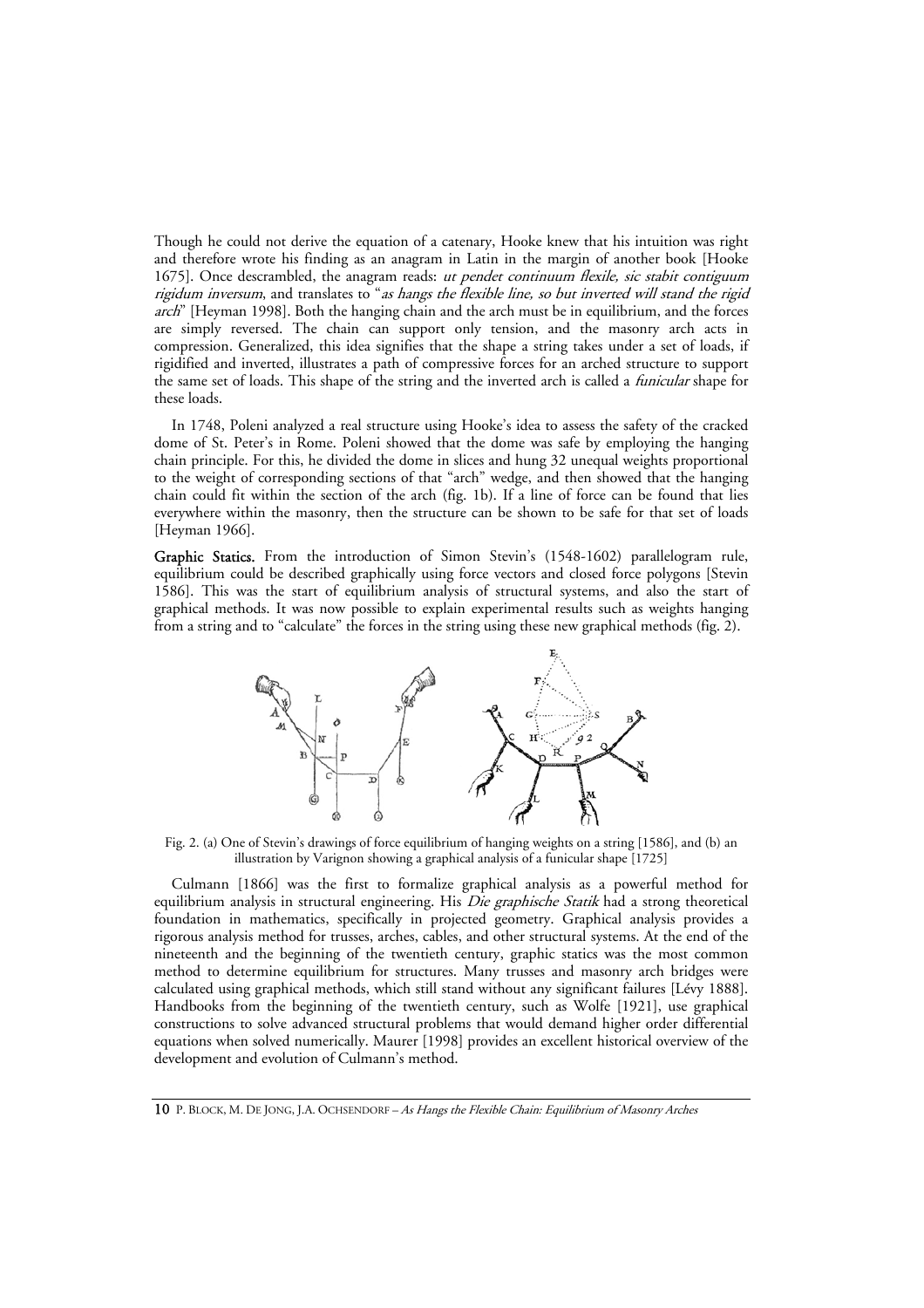Even though graphic statics was successfully used in engineering practice, its popularity did not last long. By 1920, graphical methods were largely replaced by the theory of elasticity, which provided elegant closed-form analytical solutions that did not require the same drawing skills. As Boothby [2001] pointed out, graphical methods give good but conservative results, though the process and analysis can become very tedious. Few engineers or architects today have the specific knowledge and patience to make these complex and advanced graphic constructions. In recent years, Zalewski and Allen [1998] have published a new textbook extolling the virtues of graphic statics for design, which suggests that there are new applications for this historical analysis method.

Analysis of Masonry Arches. There are only three types of equations that can be used for structural analysis: equilibrium (statics); geometrical (compatibility), and materials (stresses). For historical masonry structures, the first two types of equations are most important, since stresses are typically an order of magnitude below the failure stress of the masonry. A stability or equilibrium approach will therefore be most valuable to assess the safety of masonry structures, and limit analysis provides a theoretical framework. To apply limit analysis to masonry, Heyman [1966] demonstrated that it is necessary to make three main assumptions: masonry has no tensile strength; it can resist infinite compression; and no sliding will occur within the masonry. Heyman [1982, 1995] and Huerta [2004] provide additional background on limit analysis for masonry arches.

Equilibrium in a masonry arch can be visualized using a *line of thrust*. This is a theoretical line, which represents the path of the resultants of the compressive forces through the stone structure. This line is the inverted catenary discussed above. For a pure compression structure to be in equilibrium with the applied loads there must be a line of thrust that lies entirely within the masonry section. The concept was first rigorously formulated by Moseley [1833] and an excellent mathematical treatment was offered by Milankovitch [1907]. The analytical solution for this concept, has been defined more precisely as the *locus of pressure points* by Ochsendorf [2002].

# New interactive equilibrium tools

Recent research at MIT has produced new computer methods for graphic statics. Greenwold and Allen [2003] developed Active Statics, a series of interactive online tutorials that implement graphic statics for a series of chosen problems. As a continuation, new methods for exploring the equilibrium and compatibility of masonry structures have been developed by Block et al [2005] which can be applied in real-time. In the tradition of limit analysis developed by Heyman, thrust line analysis is used to provide a clear means for understanding the behavior and safety of traditional masonry structures. Limit analysis using thrust lines can establish the relative stability of the structures and as well as possible collapse mechanisms.

This paper presents a series of models and tools demonstrating the possibilities of this approach for analysis, design and teaching. This new approach brings back graphical analysis, greatly enhanced by the use of computers, which allow for parametric models of structural elements or systems. Their geometry is linked to the graphical construction and controls the loads of the analysis. A rigid block model is used to provide displacement or kinematic analysis and animations illustrate collapse. The models are interactive and parametric, allowing the user to change all parameters (such as thickness, height, span etc.) in order to explore an entire family of structural shapes and to understand the relation between geometrical changes and stability. At the same time, the methods are numerically accurate and rigorous.

The three new ideas of this approach are: interactive graphic statics, geometry controlled loads, and animated kinematics. Block et al. [2005] provides a detailed explanation of these steps.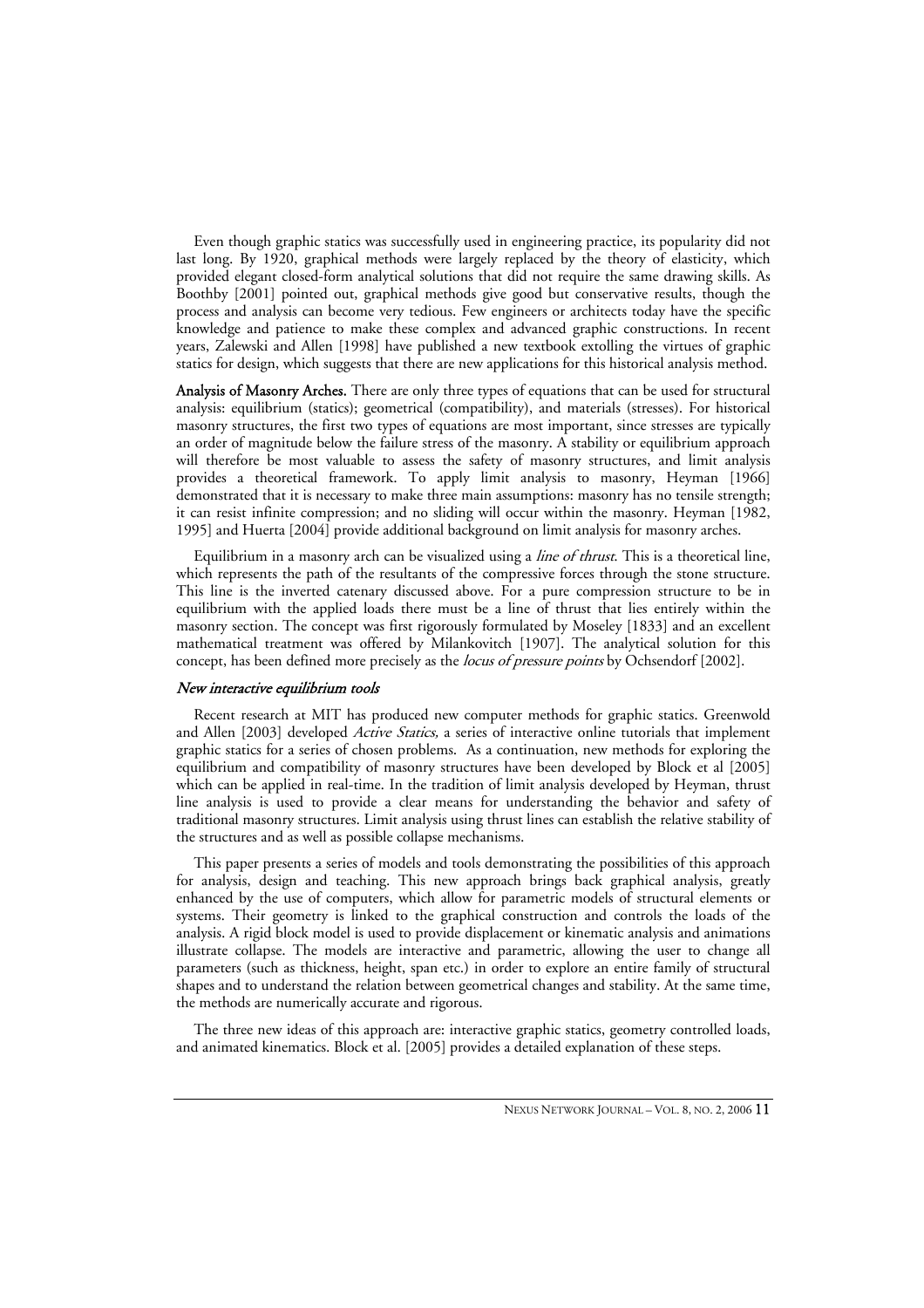1. Interactive graphic statics:

The models are made using simple two-dimensional drawing packages, such as Cabri Geometry [2006]. They allow the creation of dynamic geometric constructions, and to make these easily available over the internet. Computer aided drawing programs overcome the inconveniences and drawbacks of graphic statics by guaranteeing accuracy. Furthermore, parametric modeling prevents the user from having to redo the graphical constructions for every analysis.

- 2. Loads controlled by the geometry: The geometry of the structural element is linked to the graphical construction. Altering the section on the screen will influence the self-weight and this is updated instantly thereby changing the applied loads. This results in an interactive tool that provides real-time structural feedback.
- 3. Animated kinematics:

The assumptions necessary to apply limit analysis to masonry structures allow displacement analysis to be performed in real time. The blocks in the models stay rigid during the kinematic movement and their movement can be described using geometry.

#### Examples

This section presents examples of tools made possible with this new approach. The project website at http//web.mit.edu/masonry/interactiveThrust contains more in-depth analysis.

Thrust-line analysis of a random arch. Fig. 3 uses (a) Bow's notation and (b) a force polygon to give the magnitude of the forces of the segments in the funicular polygon for a random arch. This force polygon is drawn to its own scale and represents and visualizes the equilibrium of the system. The funicular construction and its polygon are related by geometry. The mathematical foundations for this reciprocal relationship are clearly summarized by Scholtz [1989]. The horizontal distance from the pole  $o$  to the load line ah gives the horizontal thrust in the system. This is the amount the arch pushes (thrusts) outwards and analogously the amount the hanging string pulls inwards. Looking more closely at the fan shape of the force polygon, we can isolate the different closed vector triangles (bold lines) showing the equilibrium of each block in the random arch (Fig. 3c, d).

First, the structure has to be divided into discrete parts. The actions of the different blocks are treated as lumped masses applied at their center of gravity (Fig. 3a). The magnitudes of the forces are proportional to their weight and transferred to the force polygon (b). If the user drags a corner point, this would influence the area, hence the weight, of the two adjacent blocks. This will then also alter the associated vector in the force polygon.

It can also be seen that there is not only one solution to this problem since a different horizontal thrust in the system results in a deeper (for decreased thrust) or a more shallow (for increased thrust) section. Thanks to the interactive setup the user can explore this solution easily by controlling the unknown in the "equations", for example the amount of horizontal thrust in the system. The notion that there is no one answer to this problem will be expanded in the following section.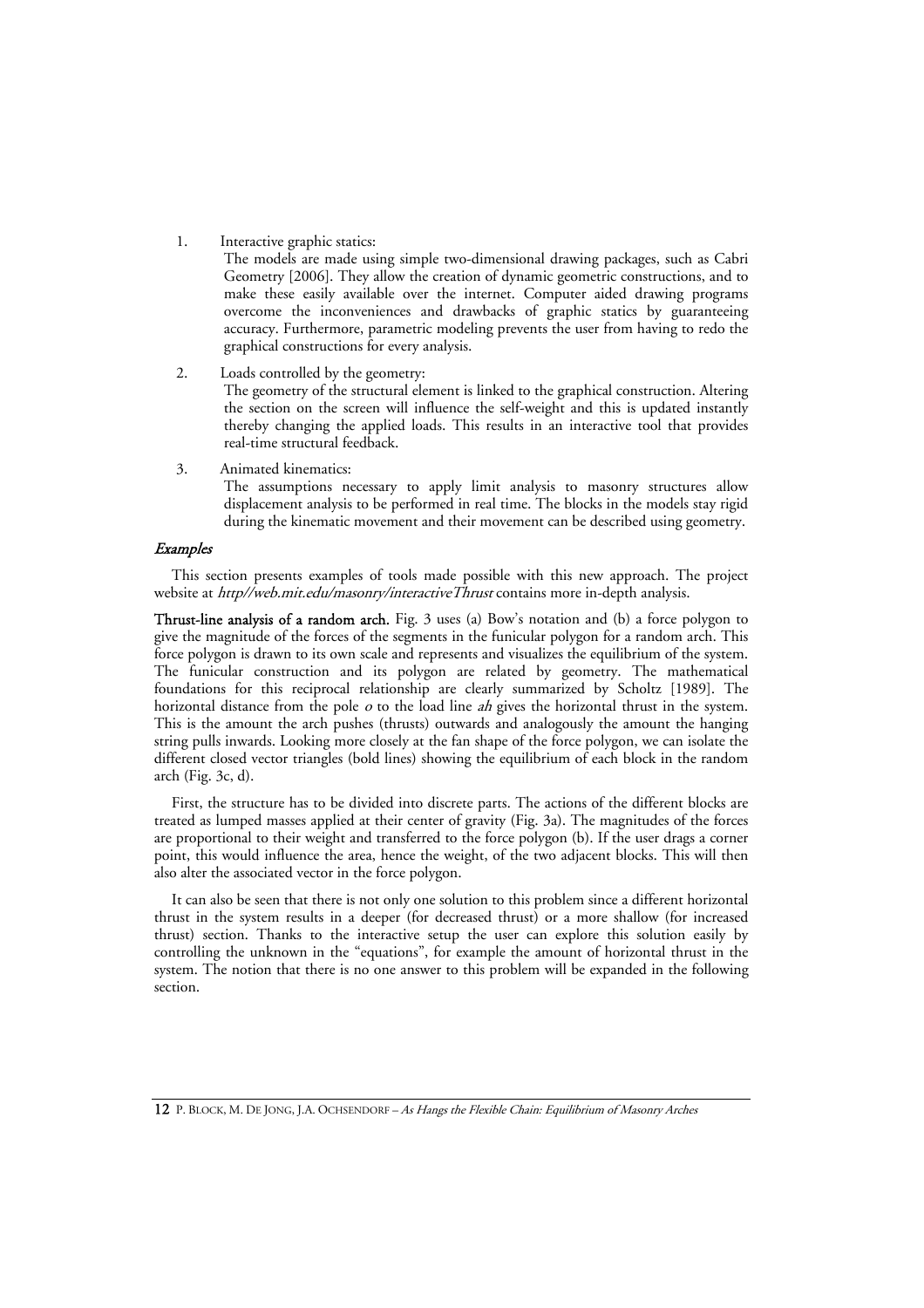

Fig. 3. For a random arched structure, (a) a possible thrust line and its equivalent hanging chain are constructed using graphic statics; (b) the force equilibrium of the system is represented in the funicular polygon; (c) the equilibrium of one of the voussoirs; and, (d) the vectors representing the forces in and on the block

Semi-circular versus pointed arch. For every masonry structural element, there is an infinite amount of valid thrust lines that fit within its section, all lying between a maximum and minimum value (fig.4).



Fig. 4. This image compares (a) a semi-circular arch with (b) a pointed arch with the same t/R ratio. The minimum and maximum thrust of each arch is shown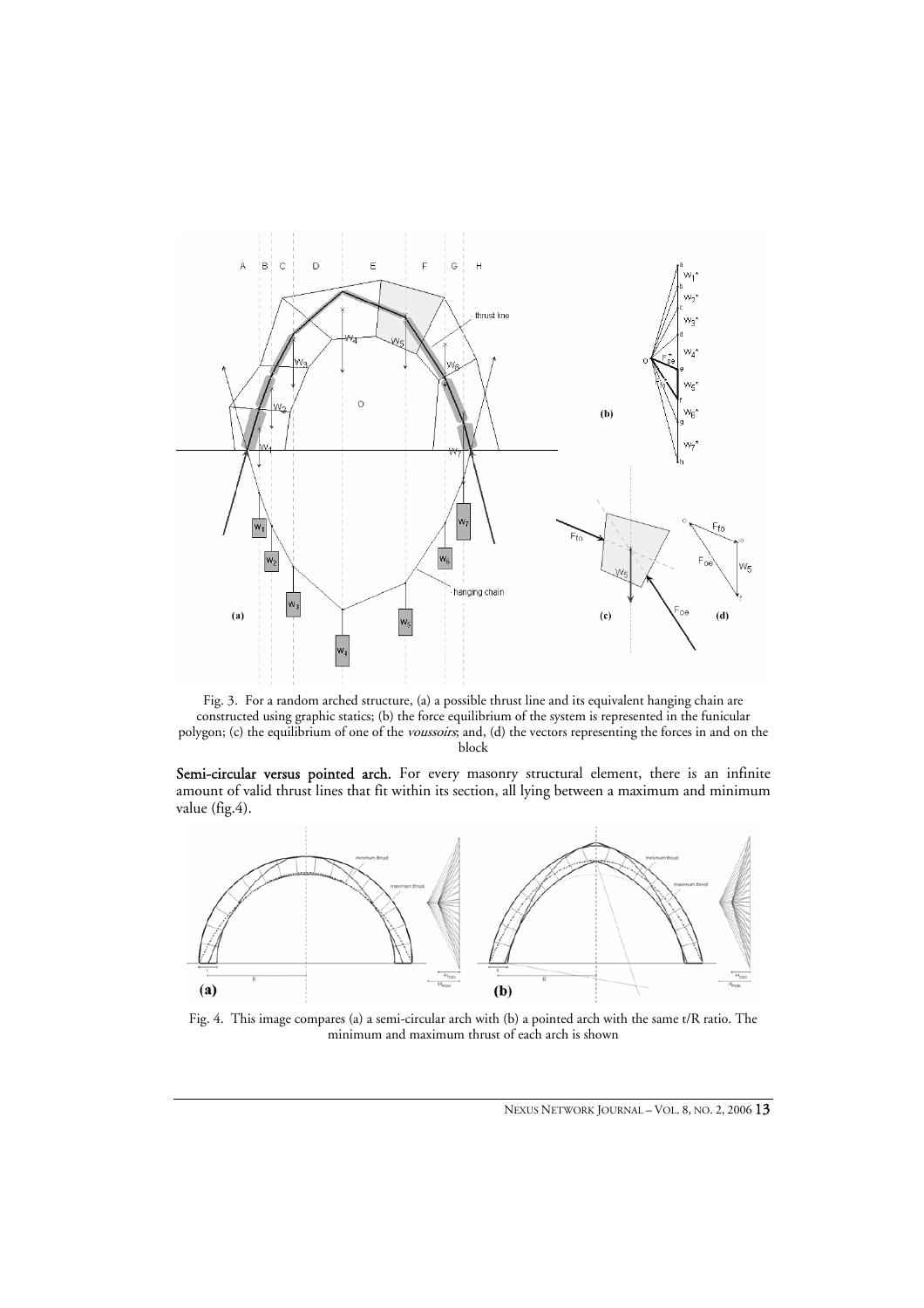The minimum thrust of a structural element is the minimum amount of force with which this element pushes against its neighbors or abutments. The maximum thrust or active state of that element is then the maximum amount of horizontal force it can transfer or provide. This value can become very large and therefore the maximum thrust of an element will be limited by the material's crushing strength or, often sooner, by the stability of its neighboring elements, such as buttresses or walls [Ochsendorf et al 2004].

The different arch geometries and thrust lines in fig. 4 are generated with the same model. Since the geometries belong to the same type of structures, it suffices to change a few parameters. This enables the user, once a model is setup, to obtain the analyses for these different, but related, forms within minutes. This feature becomes very interesting when a vast number of structures have to be analyzed and compared, as applied to flying buttresses by Nikolinakou et al [2005]. Such an approach is possible since structures in masonry are scalable, and stability is more important than stress [Huerta 2004]. Rigid block model are therefore excellent models to understand unreinforced masonry structures.

The two arches of fig. 4 have the same thickness to radius  $(t/R)$  ratio of 18%. Their minimum and maximum thrusts, expressed as a percentage of their self-weight, are respectively 16% and 25% for the semicircular arch (fig. 4a), and 14% and 23% for the pointed arch (fig. 4b). The selfweight of the two arches is nearly identical and the range of allowable thrusts is approximately the same. However, the pointed arch thrusts about 15% less than the circular arch. These results and the forces in the arches are obtained simply by measuring the rays of the force polygon and multiplying them with the appropriate scaling factor. Additionally, the size of the force polygon allows a quick visual comparison of the magnitude of the forces in the system. Romano and Ochsendorf [2006] provide a more detailed study on the performance of semi-circular versus pointed arches.

Arch on spreading supports. Masonry arches commonly collapse due to instability caused by large displacements (ground settlements, leaning buttresses etc.). Therefore a displacement analysis is crucial for unreinforced masonry structures. The introduction of displacement analyses to assess the safety of these structures and to understand collapse was proposed and investigated in detail by Ochsendorf [2002, 2005]. Collapse mechanisms and crack genesis with large displacements are not easy to simulate using traditional (such as analytical or finite element) analysis methods.

The approach demonstrated in this section shows a complex displacement analysis using a simple but powerful method. It is possible to illustrate the range of allowable displacements by superposing a static (thrust line) and a kinetic (rigid body) analysis. The example shows a simple arch on spreading supports (fig.5). The analysis demonstrates that very large displacements are possible before the structure becomes unstable, and that large cracks do not necessarily signify that the structure is in immediate danger of collapse.

 To allow displacements, a rigid masonry structural element must develop cracks. There is a direct relationship between the thrust line and where the hinges occur: where the line touches the extremities of the structure, hinges are most likely to form (fig. 5a). From the moment the structure is cracked, the hinges define the location of the thrust line, and three hinges create a statically determinate structure with a unique equilibrium solution. Since compressive forces cannot travel through the air, the thrust line is forced to go through the hinging points (Fig. 5b).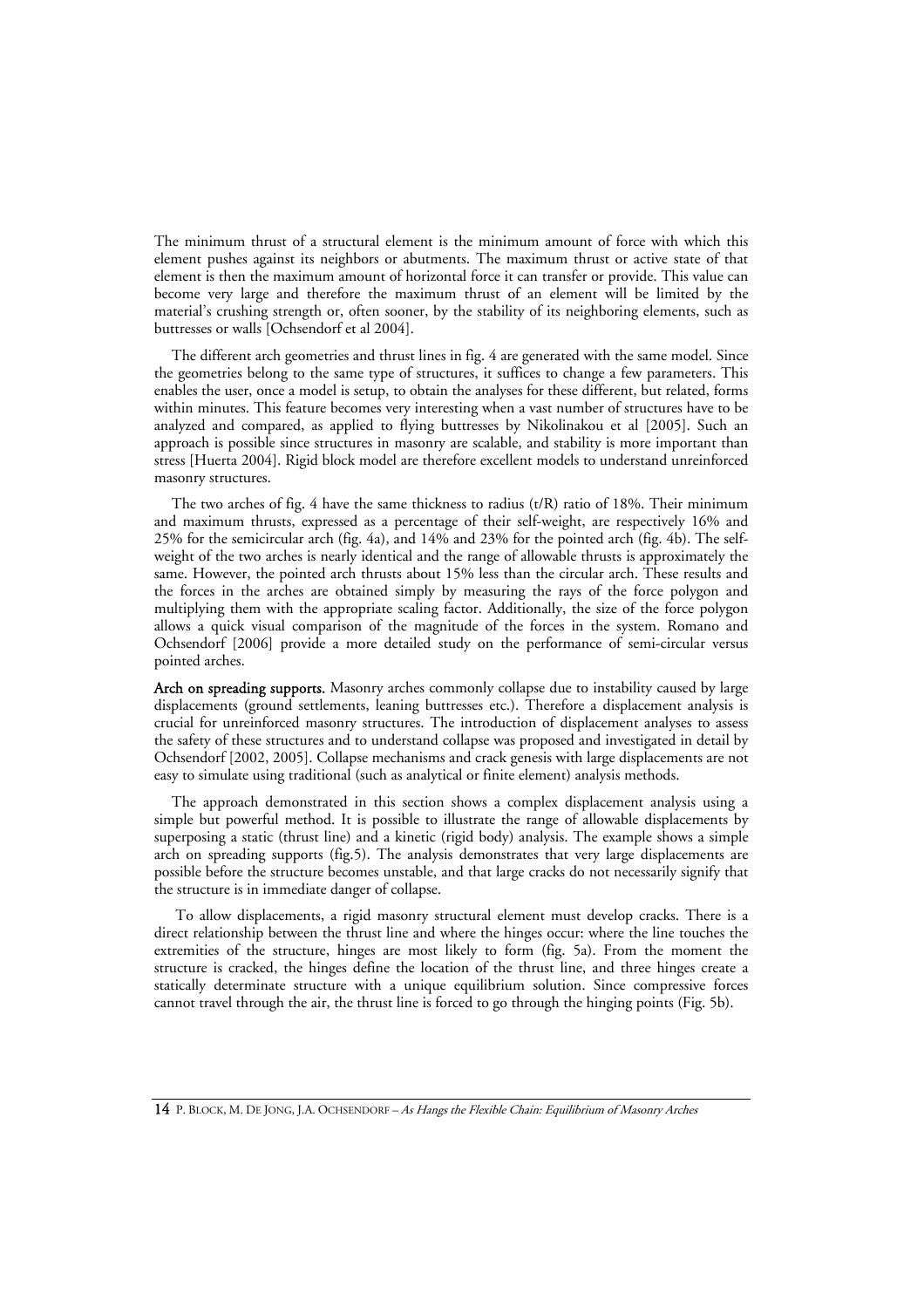

Fig. 5. This shows an arch on spreading supports with a  $t/R = 15%$  and a total angle of embrace of 160 $^{\circ}$  (a) initially in its minimum thrust state, (b) at an inter-mediate state, and (c) right at collapse. (d) shows a snapshot of the animation showing the collapse mechanism

NEXUS NETWORK JOURNAL – VOL. 8, NO. 2, 2006 15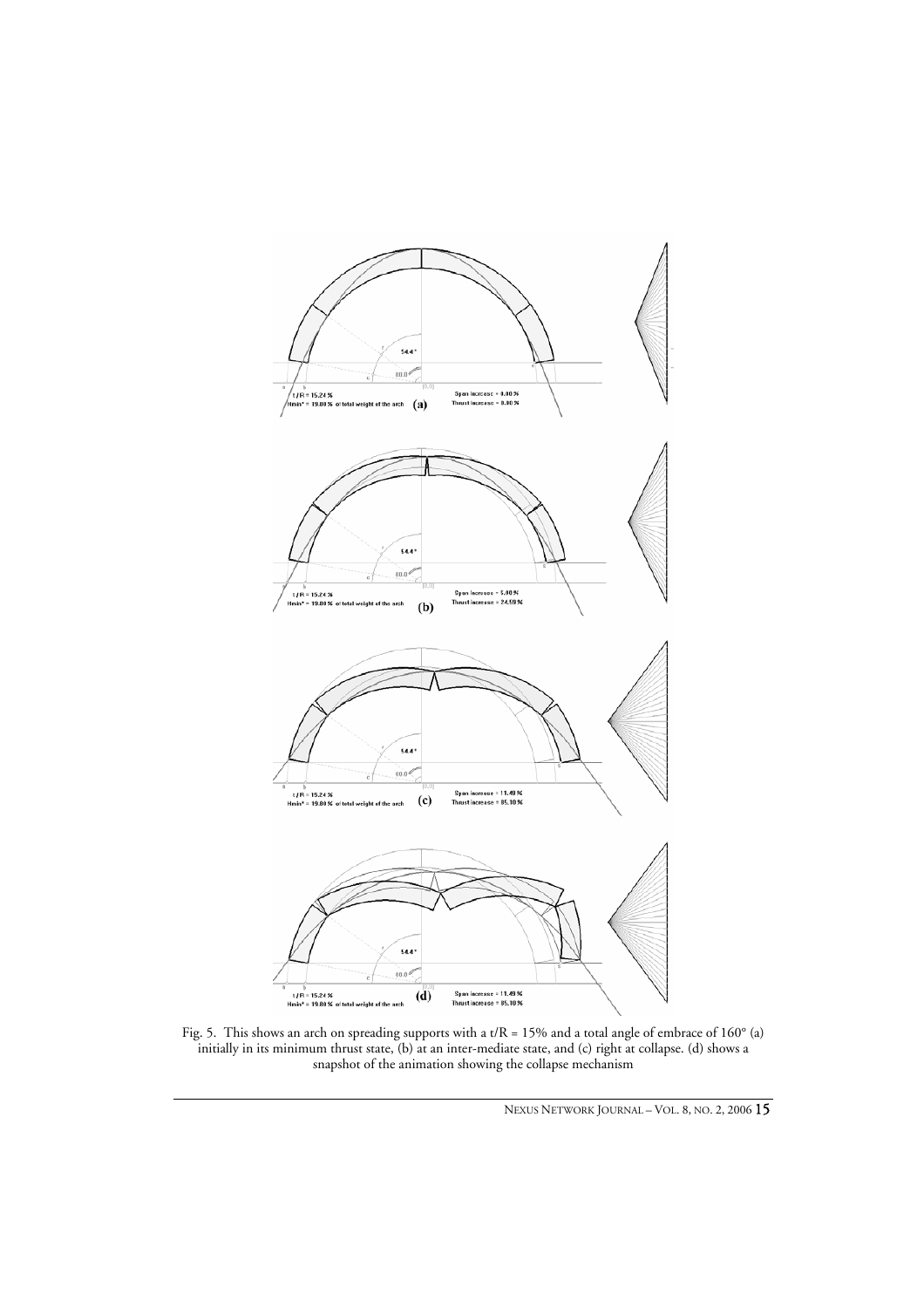The limit of displacement at which collapse occurs can be explored by applying displacements until it is no longer possible to fit a thrust line in the deformed structure. Failure occurs when there are more than three hinges, i.e. when the thrust line touches the boundaries of the structure in more than three places (fig. 5c). Fig. 5d shows a snapshot of an animation of a possible collapse mode due to spreading supports.

This model is interactive; the effects of spreading supports can be checked by the user by moving the corner or inputting values. While doing this, it can be noticed that the force polygon grows, indicating that the forces, specifically the horizontal thrust, in the system increase. This makes sense since the deforming arch becomes more and more shallow, resulting in an increase of horizontal thrust.

Earthquake Analysis of Masonry Arches. This approach can also be extended to assess the stability and safety of arched structures in areas prone to earthquakes. However, the assumptions adopted from Heyman [1995] must be reevaluated for dynamic loading. Clearly dynamic loading could increase local stresses causing crushing failure of the masonry, and could cause vibrations which would increase the likelihood of sliding. Despite the fact that such a purely geometrical analysis method cannot capture these more complicated effects of earthquake dynamics, the interactive graphical analysis can be useful.

It is common practice in structural engineering design to simulate earthquake loading by a constant horizontal force that is some fraction of the weight of the structure in magnitude. This is equivalent to applying a constant horizontal acceleration that is some fraction of the acceleration of gravity. Such an "equivalent static loading" does not capture all of the dynamics, but it does provide a measure of the lateral loading that the structure could withstand before collapse.

To implement equivalent static analysis for earthquake loading simulation, it is possible to modify the interactive thrust tool to include a tilting ground surface. Tilting the ground surface effectively applies a vertical acceleration (gravity, g) and a horizontal acceleration ( $\lambda^*$ g, where  $\lambda =$  $tan(\alpha)$  and  $\alpha$  is the ground surface inclination angle). The ground surface is tilted until the thrust line cannot be contained within the structure: the point where it passes through the exterior surface of the structure at four locations. At this point, four 'hinges' would form and the structure would collapse. Two examples of structures subjected to equivalent static analysis are shown at the point of collapse in Fig. 6.



Fig. 6. Equivalent static analysis of (a) a masonry arch, and (b) a similar arch on buttresses. Points indicate hinge locations at collapse

16 P. BLOCK, M. DE JONG, J.A. OCHSENDORF - As Hangs the Flexible Chain: Equilibrium of Masonry Arches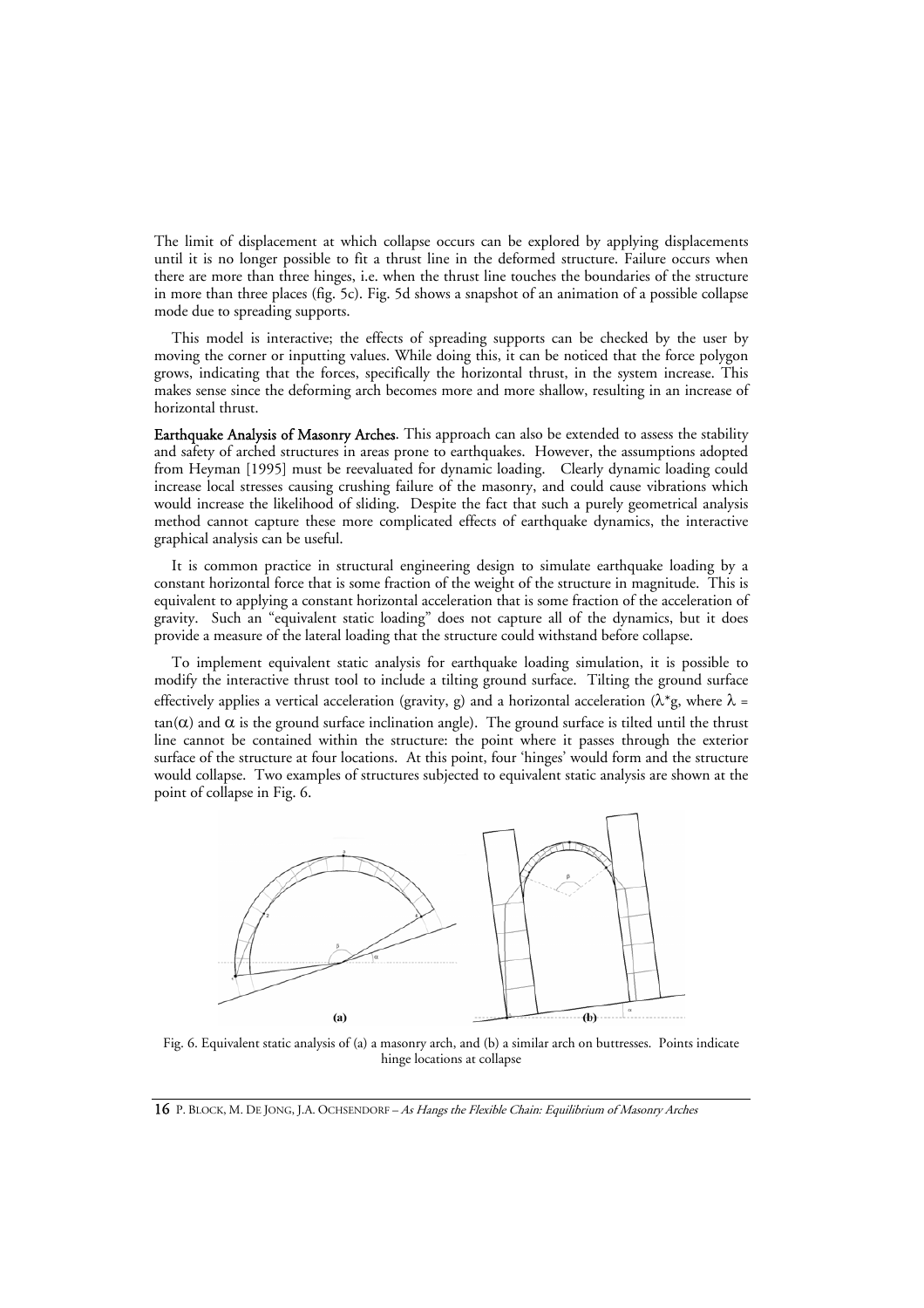The arch of sixteen voussoirs, inclusion angle (β) of 157.5 degrees, and thickness/radius ratio of 0.15 would collapse at a constant horizontal acceleration of 0.34<sup>\*</sup>g (fig. 6a). A similar arch (t/r = 0.15,  $b = 120^{\circ}$ ) on buttresses with relative height and width dimensions of 1.5 and 0.5 times the vault span, respectively, would collapse at a constant horizontal acceleration of 0.13\*g (fig. 6b). These equilibrium solutions can be verified through other common analysis techniques such as equilibrium equations or virtual work.

The resulting values of horizontal accelerations which cause collapse are conservative in that they assume an infinite duration of loading. Actual earthquake loadings are of much shorter duration which could allow the structure to "recover" due to inertial effects if higher horizontal accelerations are experienced. However, the analysis is also unconservative because the possibilities of local crushing and sliding have not been evaluated. Regardless, the method is valuable because it provides a rapid relative measure of the stability of vaulted masonry structures, and visually depicts the expected collapse mechanism. Therefore, while more rigorous dynamic analyses should be executed for structures which are known to be in danger of collapse, this equivalent static analysis method can provide a valuable tool for identifying those structures.

# **Conclusion**

As has been shown through previous examples, the interactive analysis tools provide a useful method which uses graphic statics to achieve a rapid first order assessment of the stability of various masonry arch structures. Specifically, the real time graphic statics framework has been shown to allow the effects of geometrical changes such as arch thickness, buttress width, etc., to be quickly evaluated. Assessment of the stability of such arched structures with varying geometries would be considerably more difficult using traditional computational methods, but more importantly, the graphic statics framework inherently presents results visually as well as numerically, allowing results to be easily interpreted. Mistakes cannot hide in the equations and the validity of the results is guaranteed because of the visual nature of the technique.

The power of physical models and simulations can not be denied. For example, it was Hooke's hanging chain that convinced his colleagues of the forces acting in tension under a given load as an inverted form of the forces in an arch. The methodology presented here, thanks to its integrated kinetic analysis, allows the same powerful simulations in a virtual environment with an added versatility to adapt the models easily in order to understand the effect of changes in geometry on the stability of arches.

The strong assumptions necessary to apply limit analysis to masonry provide complex analyses easily and quickly. After this first order analysis, the analyst must check if the assumptions have been violated. In some cases, the method will lead to unconservative results since second order effects such as local crushing, crack propagation and sliding have not been considered. This is most crucial in the kinetic analyses.

This paper has shown that there is great potential in using interactive thrust line analysis for masonry structures. It has also raised new research questions to be developed and has given possible paths to be considered for further exploration and development. Finally, the paper showed how graphical computation offers new possibilities in an old field of research, which is essential for conserving architectural heritage in the future. Finally, concept of the thrust line emphasizes the relationship between geometry and structural behavior of buildings as a fundamental principle for architectural designers in the future.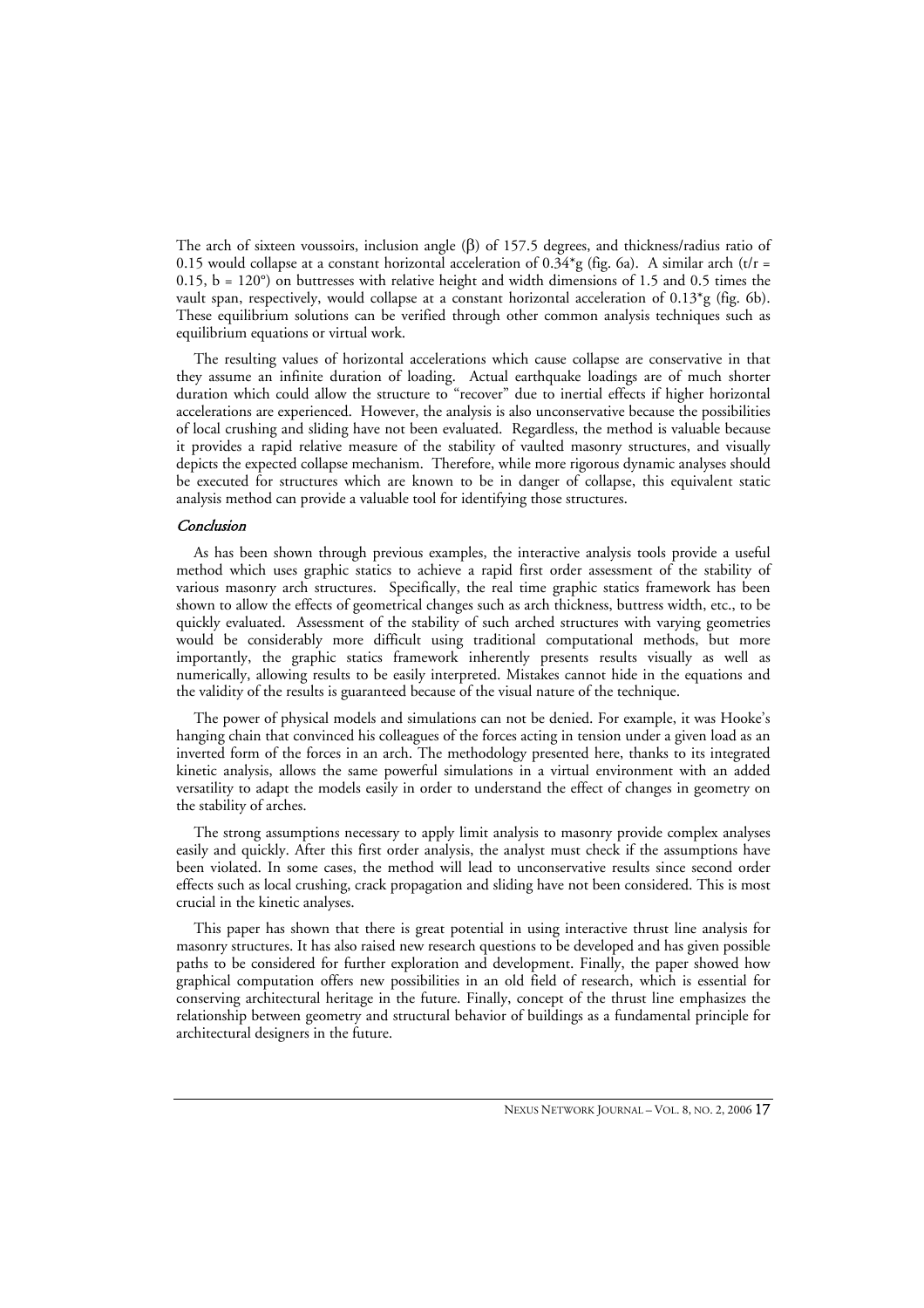#### References

BLOCK, P. 2005. Equilibrium Systems. Studies in masonry structure. M.S. dissertation, Department of Architecture, Massachusetts Institute of Technology, June 2005.

BLOCK, P., T. CIBLAC, and J.A. OCHSENDORF. 2005. Real-Time Limit Analysis of Vaulted Masonry Buildings. Computers and Structures (Submitted for review July 2005).

BOOTHBY, T.E. 2001. Analysis of masonry arches and vaults. Progress in Structural Engineering and Materials 3: 246-256.

CABRI GEOMETRY II PLUS. 2006. Cabrilog sas, France. http://www.cabri.com/

CULMANN, K. 1866. Die graphische Statik. Zürich : Meyer und Zeller.

DEJONG, M. and J.A. OCHSENDORF. 2006. Analysis of vaulted masonry structures subjected to horizontal ground motion. In Structural Analysis of Historical Constructions, P.B. Lourenço, P. Roca, C. Modena, S. Agrawal, eds. New-Dehli.

GREENWOLD, S. and E. ALLEN. 2003. Active Statics. Cambridge, MIT. http://acg.media.mit.edu/people/simong/statics/data/index.html

HEYMAN, J. 1966. The stone skeleton. International Journal of Solids and Structures, 2: 249-279. -. 1982. The Masonry Arch. Chichester: Ellis Horwood.

-. 1995. *The Stone Skeleton: Structural engineering of masonry architecture*. Cambridge: Cambridge University Press.

. 1998. Structural Analysis: A Historical Approach. Cambridge: Cambridge University Press.

HOOKE, R. 1675. A description of helioscopes, and some other instruments. London.

HUERTA, S. 2004. Arcos bóvedas y cúpulas. Geometría y equilibrio en el cálculo tradicional de estructuras de fábrica. Madrid : Instituto Juan de Herrero.

———. 2005. The use of simple models in the teaching of the essentials of masonry arch behaviour. Ppl. 747-761 in Theory and Practice of Construction: Knowledge, Means, and Models, Ravenna: Ed. G. Mochi.

LEVY, M. 1888. La Statique Graphique et ses Applications aux Constructions. Paris: Gauthier-Villars.

MAURER, B. 1998. Karl Culmann und die graphische Statik. Berlin/Diepholtz/Stuttgart: Verlag für die Geschichte der Naturwissenschaft und der Technik.

MILANKOVITCH, M. 1907. Theorie der Druckkurven. Zeitschrift für Mathematik und Physik 55: 1-27.

MOSELEY, H. 1833. On a new principle in statics, called the principle of least pressure. Philosophical Magazine 3: 285-288.

NIKOLINAKOU, M., A. TALLON and J.A. OCHSENDORF. 2005. Structure and Form of Early Flying Buttresses. Revue Européenne de Génie Civil 9, 9-10: 1191-1217.

OCHSENDORF, J.A. 2002. Collapse of masonry structures. Ph.D. dissertation, Department of Engineering, Cambridge University, June 2002.

. 2006. The Masonry Arch on Spreading Supports. The Structural Engineer, Institution of Structural Engineers. London, Vol. 84, 2: 29-36.

OCHSENDORF, J.A., S. HUERTA and J.I. HERNANDO. 2004. Collapse of masonry buttresses. Journal of Architectural Engineering, ASCE 10 (2004): 88-97.

POLENI, G. 1748. Memorie istoriche della Gran Cupola del Tempio Vaticano. Padua: Nella Stamperia del Seminario.

ROMANO, A. and J.A. OCHSENDORF. 2006. Masonry circular, pointed and basket handle arches: a comparison of the structural behavior. In Structural Analysis of Historical Constructions, P.B. Lourenço, P. Roca, C. Modena, S. Agrawal (Eds.) New-Dehli.

SCHOLTZ, E. 1989. Symmetrie – Gruppe – Dualität: Zur Beziehung zwischen theoretischer Mathematik und Anwendungen in Kristallographie und Baustatik des 19. Jahrhunderts. Basel : Birkhäuser Verlag.

STEVIN, S. 1586. De Beghinselen der Weeghconst. (In The Principal Works of Simon Stevin, vol. 1, Leyden, 1955).

VARIGNON, P. 1725. Nouvelle mécanique ou statique. 2 vols. Paris.

ZALEWSKI, W. and E. ALLEN. 1998. Shaping Structures. New York: John Wiley & Sons.

18 P. BLOCK, M. DE JONG, J.A. OCHSENDORF - As Hangs the Flexible Chain: Equilibrium of Masonry Arches